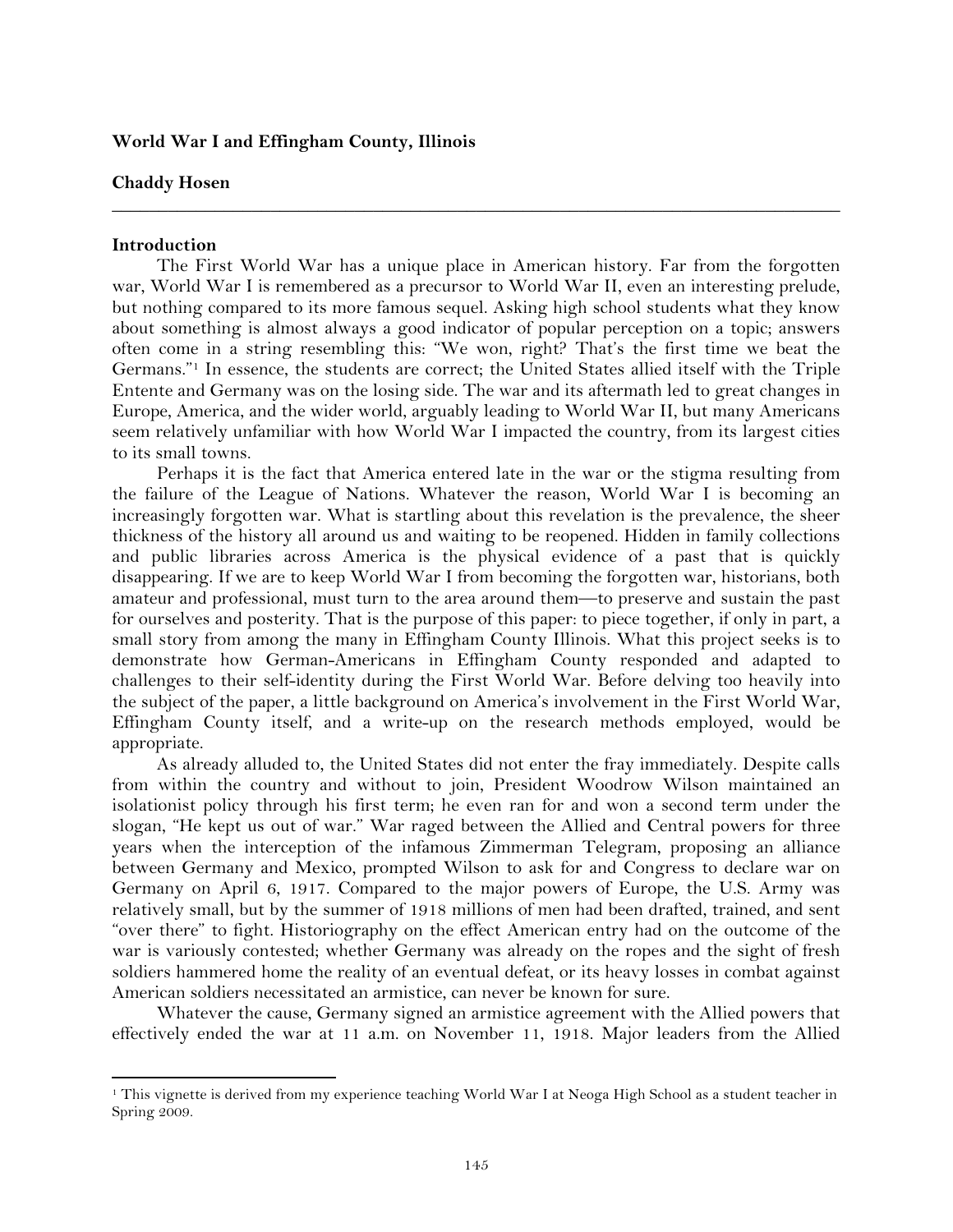powers, most notably George Clemenceau of France, Woodrow Wilson of the United States, and Lloyd George of Britain met in Paris after the war to draft the official peace agreement and draw out the plans for a League of Nations—an extra-governmental body that would ensure no more such conflicts would ever occur. The high hopes of the League of Nations would ultimately end in failure. Without the means to enforce its own authority and keep the peace, and without the support of the United States, whose Congress refused to sign off on the charter, the League of Nations would do little to stop the onset of the Second World War. It is this legacy that leaves World War I in a precarious position historically speaking. Possibly, the failure to prevent this second war, which ended in a more decisive victory, is part of the reason behind America's fading memory of the war.

Located in south-central Illinois, Effingham County was established in 1831. Legends regarding the origin of the county's unique name abound; credit has been attributed to the individual who first surveyed the region, a British General, and even a mysterious Lord Effingham—Lord of what and where is never specified. Though the county seat resides in the city of Effingham, largest by population and area, many of the villages and towns in the county have retained their own distinct identity. The overwhelmingly German composition of the county, especially evident in the village of Teutopolis where many residents were first generation American citizens at the outbreak of the war, makes Effingham an interesting case study. As we will see, loyalty became a matter of serious contention, particularly in Teutopolis.

Most of the research was conducted at the Helen Mathes Effingham Public Library, with generous assistance and resources provided by the Effingham Genealogical and Historical Society. A majority of the information for the paper came from examining microfilm of the weekly Effingham Republican between 1917-1918 and several local history publications of the Effingham Genealogical Society. Invaluable direction from Eleanor Bounds of the Genealogical Society and Bill Grimes of the Effingham Daily News pointed this research toward two main topics: Company G of the Illinois National Guard and the government's suspicions of a German plot in Teutopolis. Unfortunately, there are far too many stories that will be left untold by this paper, but in picking up on just a few we can see, if only in part, the impacts of an immense, international conflict on one small county in Illinois.

## **Company G**

!!!!!!!!!!!!!!!!!!!!!!!!!!!!!!!!!!!!!!!!!!!!!!!!!!!!!!!!!!!!

Effingham County's quota for servicemen was 56, but by the end of the war the county far exceeded that number through draftees and volunteer units.<sup>2</sup> The most well-known elements were Company G and the Dietrich Machine Gun Company,3 both units of the Illinois National Guard originally formed by W.W. Austin. Leadership of the Company would pass on to Captain Albert Gravenhorst before the unit set off for Camp Logan in Texas.4 Updates on the movement and doings of the company came largely from the letters of Clem J. Weidman. Information on the Dietrich Machine Gun Company was more sparse and came only occasionally in the *Effingham Republic*. What made the Machine Gun Company famous was that 76 young men, out of a town of only 600, voluntarily formed their own company.5 Both groups would eventually merge with the 133rd Illinois Infantry per Presidential order, which made

<sup>2</sup> "Board of Exemption Receives Master List," *Effingham Republican*, 2 August 1917. (There are no page numbers in the Effingham Republican, but the majority of the stories used were found on the first page.)

<sup>3</sup> There seems to be some confusion in the sources as to the independence of the Dietrich Machine Gun Company.

Initially the Company is treated separately, but eventually it is mentioned synonymously with Co G.

<sup>4</sup> Clifford Stevens, "Effingham County's War Records," *Effingham County Illinois—Past & Present*, ed. Hilda

Feldhake, (Effingham: Effingham Regional Historical Society, 1968), no page number.

<sup>5</sup> "Machine Gun Company," *Effingham Republican*, 24 May, 1917.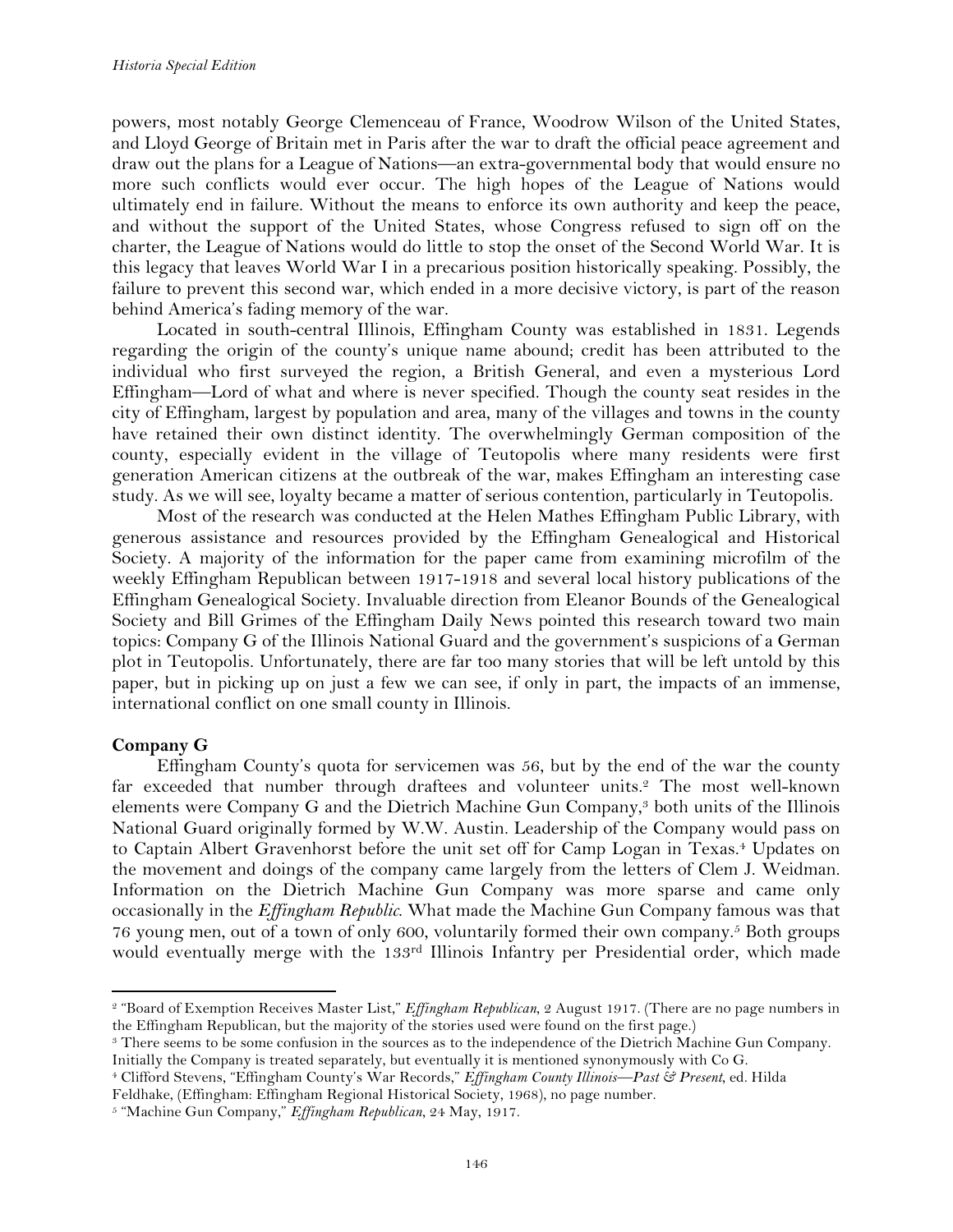them official members of the United States Army.6 As new letters from Clem Weidman come in, readers are treated to tales of life in military camp, training drills in barracks, and harrowing combat experiences when Company G arrives in France near the conclusion of the war.

What is perhaps most fascinating about Co. G, beside the various stories related through published letters and dispatches, is its prominence in the collective memory of the county, especially in comparison to draftees from the town. While researching for this paper, Co. G was the most frequently mentioned regarding the war in Effingham County. The Effingham Genealogical Society's folder on World War I contained mostly information about Co. G, with especial attention paid to the Dietrich Machine Gun Company. While asking around and trying to find any information at all about the war, Co. G was generally the lone item mentioned. Even within its own time Co. G was handled quite differently than other groups of soldiers serving from the town.

The *Effingham Republican's* articles concerning Co. G refer to the troops as "our boys" and other such endearing terms. By comparison, articles referring to new draftees shipped off to camp and a weekly occurrence by the latter half of the war are delivered in a curt, official manner. The titles to these articles are simple, almost business-like, "Left for Camp Taylor"<sup>7</sup> "12 Leave for Camp Taylor,"8 etc. In contrast to the somber nature of the draftee announcements, we find an enormous crowd turning out to greet a single member of Co. G passing through Effingham, separate from the unit as a whole on the way to telegraph training school. First Sergeant Ivar Knowles received a grand welcome, with food, well-wishers, and music from the people of Effingham.9 The story is nice and implies the love and support of the people for their soldiers, but it seems a bit overblown for only one soldier passing through, certainly not an out-of-the-ordinary event for a town with a major railroad running through it. As we have seen, one group is treated as family, the collective sons of the town, while accounts of the other read more like numbers from a stock ticker. Surely it is not mere coincidence, but this begs the question, what is the difference between one group of soldiers and the other?

Two potential explanations came to mind during the research. For the first explanation we might look at the author of the majority of letters from Co. G, Clem J. Weidman. Examining each printed letter we find that a majority of them are addressed to one Herman R. Schlebarth, none other than the editor and publisher of the *Effingham Republican*. It is entirely possible that Schlebarth paid more attention to Co. G because one of his best friends was serving in the unit and he could count on consistent information coming in through his letters. Given this, it should be no surprise that Co. G would receive more attention, but there are problems with this hypothesis. Several of the publications of the Effingham Genealogical Society indicate that Clem J. Weidman's letters were also reprinted in the *Effingham Register* and the *Effingham Democrat* simultaneously.10 What we can draw from this is that news of Co. G was valuable to Effingham County readers; stories about Co. G were generally very popular with readers of Effingham newspapers. This tells us little, however, about the enthusiasm with which the people of the county regarded Co. G. This dead end brings us to the second postulation, which reveals the underlying apprehension over the racial and national identity of the people in Effingham County.

<sup>6&</sup>quot;Co. G Now Mobilizing," *Effingham Republican*, 26 July 1917.

<sup>7</sup> "Left for Camp Taylor," *Effingham Republican*, 20 September 1917.

<sup>8</sup> "12 Leave for Camp Taylor," *Effingham Republican*, 4 October 1917.

<sup>9</sup> "We are Patriotic People," *Effingham Republican,* 24 January 1918.

<sup>10</sup> Unfortunately, neither of these newspapers was available for examination at the time of this research, the microfilms and originals have apparently been lost since they were used by the Effingham Genealogical and Historical Society.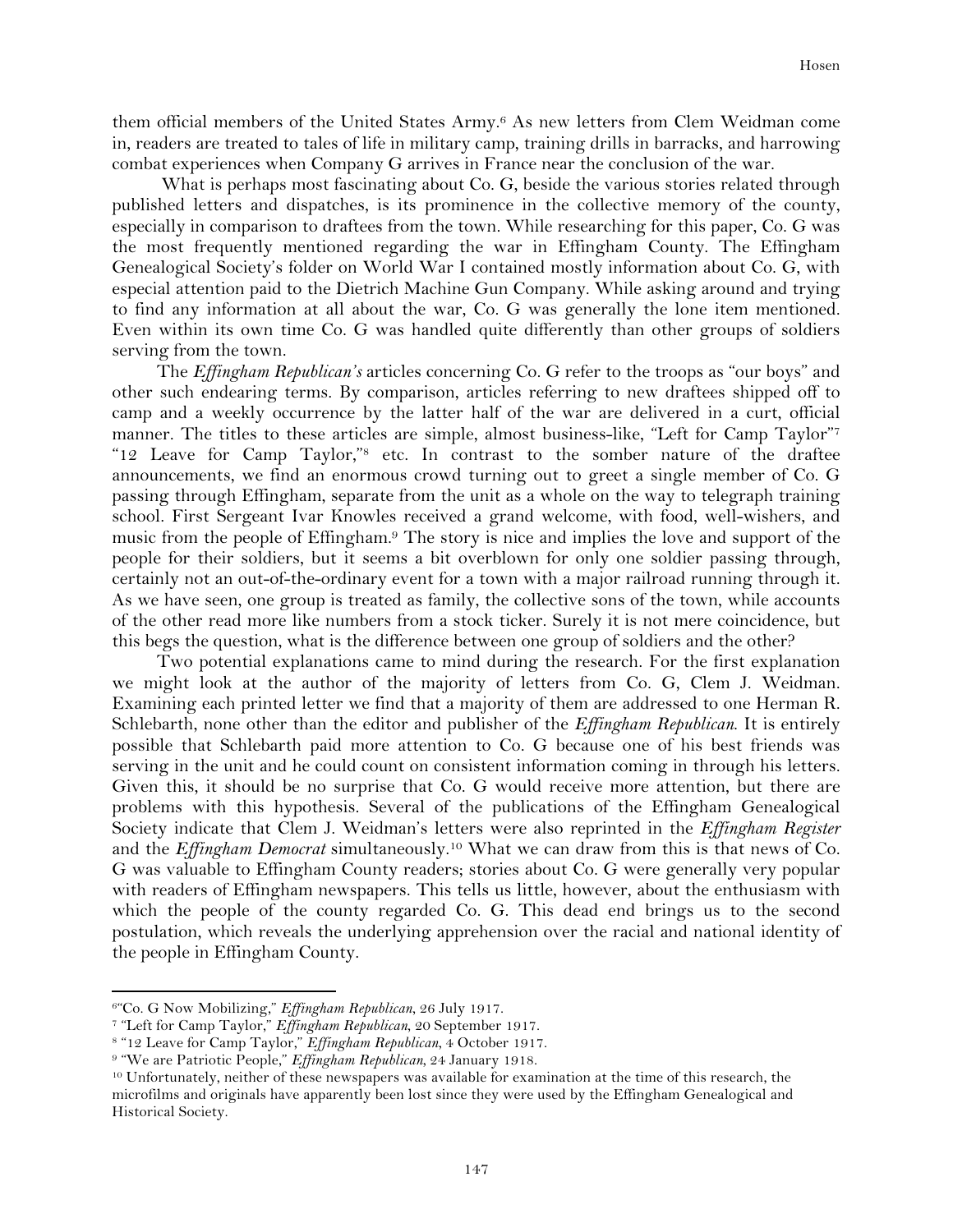# **Loyalty and Patriotism**

The 2000 Census indicated that 39.5% of the population in the city of Effingham was of German descent.11 That number might have been considerably higher in 1917 at the outset of American involvement in the war, when larger numbers of first and second-generation German immigrants lived in this country. The number would have been even higher in the village of Teutopolis, which boasts strong ties to German culture even to this day. Other studies have paid considerable attention to the persecution of Americans of German descent throughout the United States, but Effingham County offers a unique case to study. Its high density of German immigrants and German descendants meant that there was not a great deal of ethnic distinction within the county. Simply put, fewer citizens in Effingham County would have conflated German culture and habits, more or less shared by the majority of the population, with disloyalty than in other communities. Despite this, the evidence shows that there was a great deal of concern paid to representations of patriotism and loyalty on the part of the people of Effingham County themselves. Through public performance and proclamation the people of Effingham County, particularly in the heavily Germanic community of Teutopolis, sought to present themselves as loyal Americans and combat suspicions of deceit from those outside the community.

Suspicion of German aliens within Effingham County seemed to come from both federal and local authorities not directly tied to members of the community. Given the large population of Germans in the county, it is entirely possible that there were unregistered aliens living in the community. Those who lived in the community knew who could be trusted and who could not, but this was not the case for lawmakers who were only vaguely aware of the community's demography and character through census information and related reports. As such, there was apparently some concern over these "enemy aliens". David L. Wright, Assistant Registrant/Postmaster, issued a call for registration of these individuals in the February 7, 1918 edition of the *Effingham Republican*. The article instructs enemy aliens, obviously Germans in this context, to report to the post office between February 4th and the 9thto provide four unframed photographs for registration. The article warns of penalties for nonregistration, but does not mention what those penalties entail.12

Language became a matter of contention and patriotism during the war. To this day there are several residents in Effingham County who primarily speak German and that number is likely to be substantially greater during World War I. The State Utilities Commission heard complaints by residents who questioned the legality of the Watson and Gelmare Telephone Company's injunction to its customers banning the speaking of German over its telephone wires.13 Though a verdict was not printed in any of the available papers, we can assume that the Commission ruled in favor of the citizens. In the greater war narrative this dispute was ultimately inconsequential, but as a part of the extreme suspicion regarding anything that might be subversive to the United States government, the dispute over spoken language was a key indicator of what exactly laid at the heart of this German-American identity crisis in Effingham County.

The German language spoken by many residents of Effingham County connected them more with the enemy in Europe than their English-speaking neighbors in America. Although

<sup>11</sup> U.S. Census Bureau, "62401 Fact Sheet: Profile of Selected Social Characteristics-2000," available from http://factfinder.census.gov/servlet/QTTable?\_bm=y&-geo\_id=86000US62401&-qr\_name=DEC\_2000\_SF3 \_U\_DP2&-ds\_name=DEC\_2000\_SF3\_U&-\_lang=en&-redoLog=false&-\_sse=on, accessed 12 November 2009.

<sup>12</sup> "Notice to Alien Enemies," *Effingham Republican*, 7 February 1918.

<sup>13</sup> "Wants Ban on German Talk," *Effingham Republican*, 4 April 1918.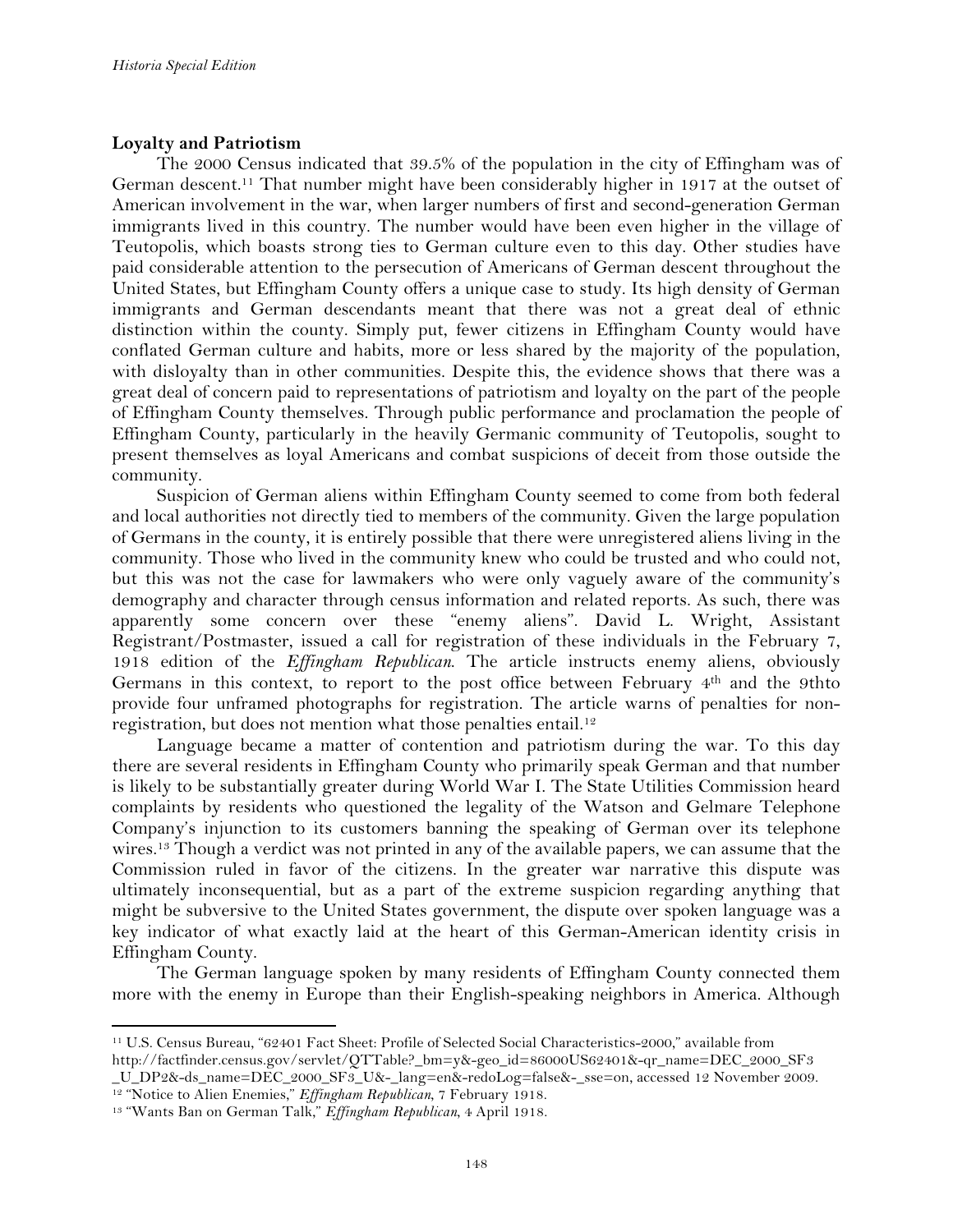the majority of German-Americans remained loyal, many Americans remained suspicious of their cultural ties to Germany. German-Americans in Effingham County needed to find ways to prove their loyalty; they did this by drawing on traditional constructs of patriotism and adapting them to suit the specific need or opportunity as it arose.

We now come back to the second explanation for the fascination with Co. G that seemed to engulf Effingham County during the war. In an article titled "Letter from France," readers are offered correspondence from George E. Borries, serving "somewhere in France."Borries' brief remark that he cannot really write anything of worth or send pictures for fear of censorship has the potential to disappoint the historian, but his discussion of pride in service to country is the truly valuable aspect of the letter. He tells his family that he is proud that he signed up with the regular army and did not have to be drafted against his will to serve. He derides the young draftees from back home, even going so far as to question their courage.<sup>14</sup> The men of Co. G and Borries have in common that they signed up of their own volition to join in the fight to protect their country. No one forced them to do it; they heard the call and answered. The men of Co. G, despite their largely suspect German background, could prove their unswerving loyalty on the battlefield, with real, tangible actions. By supporting Co G in every way possible, German-Americans back home in Effingham could further assert their own American identity. In this way, the young soldiers as well as their family and friends could mutually provide a means for the performance and reification of each other's patriotism; in this way Co G was an outward manifestation of loyalty for everyone to see and supporting them became a duty.

Supporting Co G could only partly help to present their community in a patriotic light. German Americans in Effingham County needed to put on a show, to perform, as it were, for those outside of their community who might become suspicious of their customs and culture. A story that seems at first to be nothing more than a novelty piece becomes important when viewed in the context of national identity and provides an excellent jumping off point for an analysis of self-representation and defense. On Thursday, February 1, 1917, the *Effingham Republican* reprinted a story from the Chicago Tribune about an Effingham resident named Fred Stahl. A merchant by trade, the article describes Stahl as a respected, upstanding member of society, but it is not his community work or business that set Stahl apart, but his relation as a 2nd cousin to Kaiser Wilhelm II of Germany. The fact that an Effingham man could be so closely related to one of the most powerful men on Earth was startling enough but the story of his lineage is the fascinating part. His grandfather, George Powell Stahl, was a gargantuan man of nearly 7 feet tall and weighing 475 pounds. The elder Stahl's stature drew the attention of King Frederick,<sup>15</sup> who made him a general and eventually offered his own sister in marriage to him. Family history holds that George's son, George Jr., tired of the "distasteful" life in the German army and moved to the United States, eventually settling in Effingham County.

At the time of publication the United States remained neutral in the conflict, but there is evidence, in the story, criticism of German culture and praise for America. George Jr.'s dislike for the German army represents not only his general aversion to military life, but also for German culture, which was, by this time, heavily conflated with militarism. George's escape to the United States demonstrates the superiority of one country's progressive culture over another country's backward, Spartan values.An accompanying story in the same article, hardly believable, describes how the Kaiser (which one, we are not told) offered George Jr. the fabulous sum of \$100,000 to return to the fatherland, only to be turned down. We can imagine

<sup>14</sup> "Letter from France," *Effingham Republican*, 6 December 1917.

<sup>15</sup> The article simply describes the German King as "Frederick." It may be Frederick William IV or Frederick III, though Frederick William IV is more likely given the rough timeline offered.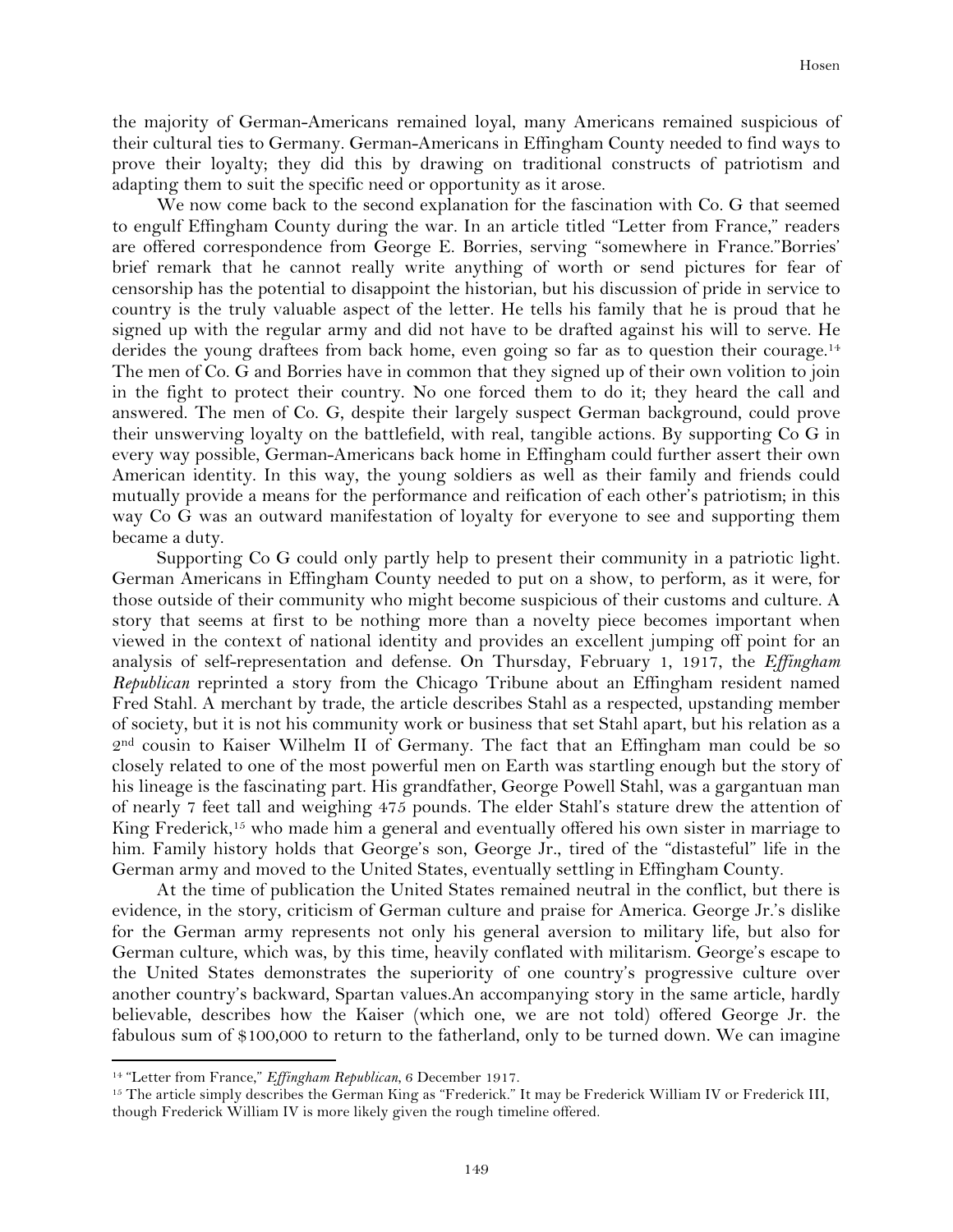that anyone would brag about such a story and their relation to a figure as illustrious as the Kaiser, but the newspaper informs us that Fred Stahl, a "leading citizen," never mentioned his heritage, preferring instead to be judged on his own merits. However preposterous, the story allows the reader to reaffirm the difference between German aristocratic culture, where wealth and respect are built on heritage, and American culture, where every man is equal and is respected only for what he has done. In this case, Fred Stahl has earned respect through his good citizenship and business savvy. What the story also does is present a picture to the outside world, increasingly wary of enemy aliens in their midst, of a loyal German-American.16

Loyalty meetings were an important milieu of patriotic representation. The celebration served as an affirmation of commonly held values, a collective experience of release and celebration, and a stage on which to play the part of the loyal American. The *Effingham Republican* makes regular mention of upcoming meetings and summaries of the events afterward. One particularly large loyalty meeting on March 15, 1918 acted as a war fundraiser, with speeches by the heads of the local Red Cross, Knights of Columbus, and the State Council of Defense.17 As with any social performance, the many displayed acts of the loyalty meeting operated on the basis of distinction and separation. The announcements were forceful, demanding, and rebuking; those who did not attend without good reason was noted by the community. Everyone would know who did not do their part to keep morale high and rallied support for the cause. At the same time, attendees to the loyalty meeting were given a chance to distinguish themselves, to create shades of difference among one's peers. In this way, the loyalty meeting was a public arena; a field of possibility where German Americans, or any individual for that matter, could fashion for themselves a socially approved identity.

## **Representation in Teutopolis**

!!!!!!!!!!!!!!!!!!!!!!!!!!!!!!!!!!!!!!!!!!!!!!!!!!!!!!!!!!!!

The heavily German town of Teutopolis appropriated the imagery of the loyalty meeting to counter suspicions of disloyalty and claims to a German conspiracy. Questions of their allegiance came as early, in an April 12, 1917 article in the *Newton Democrat*entitled "Loyalty of Teutopolis." The author of the article, one Dr. Johnson, questioned the conspicuous lack of American flags hanging in Teutopolis. Dr. Johnson wondered whether the dearth of patriotic support could be attributed to mixed feelings or, even worse, conflicting loyalties. Dr. Johnson's claims, in the scope of historical criticism, read comical, but during a time of tremendous social and emotional upheaval, contemporary readers could never be too careful. The *Teutopolis Press* was quick to issue a rebuttal to the *Newton Democrat*, criticizing it for poor fact gathering regarding the history of the town and its hypocrisy, considering that in the same issue that attacked Teutopolis of its lack of flags another article complained of few flags in Newton. The Teutopolis response went on to claim that its young men had volunteered to over and above the town's quota, here we return to the motif of voluntary service as a display of loyalty, proving its commitment to the American cause.<sup>18</sup>

The human mind is difficult to control, once a notion such as doubt has crept in, it is often impossible to eliminate; it remains in the recesses or our consciousness, informing our actions and feelings in subtle, incomprehensible ways. Such was the case with the doubt surrounding Teutopolis' allegiance. Reverend Theodosius Plassmeyer of Teutopolis preached rousing, patriotic sermons, such as "Our Allegiance to Civil Authority," but criticism from without the community continued to persist. As had been done in countless towns across America, the

<sup>16</sup> "Related to the Kaiser," *Effingham Republican*, 1 February, 1917.

<sup>17</sup> "Big Loyalty Meeting," *Effingham Republican*, 14 March, 1918.

<sup>18&</sup>quot;Teutopolis—A Dangerous Town?" in *Teutopolis Sesquicentennial 1839-1989* (Effingham: Kingery Printing Company, 1989), 52.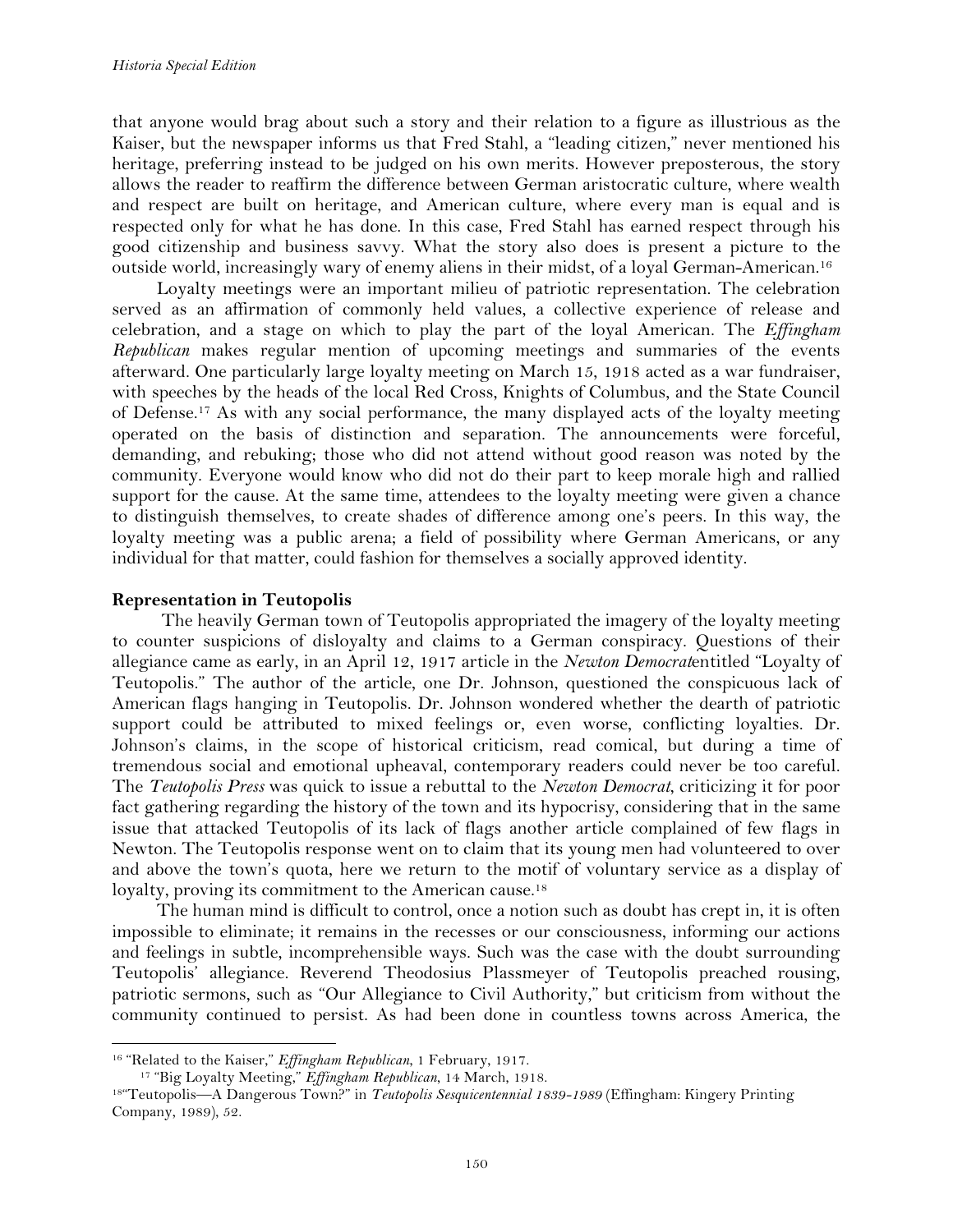loyalty meeting operated as a display of commitment to the United States for the people of Teutopolis. Under the direction of Rev. Theodosius, the town held a large and impressive loyalty meeting at the Society Hall on April 14<sup>th</sup> at 2:30 in the afternoon. Other prominent speakers, at the well-attended rally, included Edward Schneider, who represented the State Council of Defense. In the lawn outside the Society Hall, Rev Theodosius blessed the "Service Flag" in honor of the young men serving in the town.19 The *Effingham Republican* was effusing in its praise for Teutopolis' loyalty meeting, affording it more space than any of the articles on similar meetings in other towns.<sup>20</sup>

Despite the immensity and seeming success of the loyalty meeting in Teutopolis, distrust lingered. It was later discovered after the war that a plain clothes government agent remained in the town throughout the remainder of the conflict, attempting to investigate hidden munitions factories and enemy training grounds in the Teutopolis area—the searches came up empty.<sup>21</sup> Putting aside these doubts, the people of Effingham County continued to do their part throughout the war to give aid in any way possible. The mask of death passed over Effingham County, as with many other places throughout the world, when the "Spanish Influenza" epidemic arrived in 1918. Starting in late summer, the *Effingham Republican* reported, with increasing frequency, deaths related to influenza. On October 24th the *Effingham Republican*  front page was filled with the obituaries of sixteen young men and women, most in their late teens and early twenties, who had succumbed to influenza-related pneumonia within the past week.<sup>22</sup> For a series of communities so readily engaged in public activity, the ban on congregation in public spaces in early October 1918 by the health board was difficult to live with, but a necessary action. Finally as the deaths began to subside and the threat lessened, the ban was lifted in late November, though citizens were still ordered to take extreme precaution to protect themselves from contamination.23 Influenza, though it exacted a severe toll on the county, served as only one more obstacle for the communities to collectively overcome, forging ahead with a unique cultural and social identity fostered by communal obligation and cooperation.

Victory and relief came at last to Effingham County with the end of the war on November 11, 1918. When the Armistice was signed, at 2 a.m. local time, sirens and whistles blew to announce it in Effingham, setting off a town-wide celebration that lasted until morning.24 Upon the return of their boys from combat, the town commemorated a functioning clock, in the place of a dummy face, on top of the courthouse.<sup>25</sup> The experiences of tribulation and celebration in each small community forged a bond and a collective memory that remains strong, if covered by the dusts of time.

#### **Conclusion**

<sup>19</sup> "Loyalty Meeting at Teutopolis," *Effingham Republican,* 11 April, 1918; Eugene Hagedon, *Historical Sketch of Teutopolis & of St. Francis Parish, 1851-1926, (Effingham: E.W. Petty Company, 1976), 65.*

<sup>20</sup> "Patriotic Teutopolis," *Effingham Republican*, 18 April, 1918.

<sup>21</sup>*Teutopolis Quascicentennnial Celebration: Historical Booklet 1839-1964*, (No publication information provided and no page numbers, booklet is property of the Effingham Genealogical Society and can be found in the Helen Mathes Library in Effingham Illinois.)

<sup>22</sup> "Harvest of the Grim Reaper," *Effingham Republican,* 24 October, 1918.

<sup>23</sup> "Influenza Ban has been Raised," *Effingham Republican*, 21 November, 1918.

<sup>24</sup> "World's War is Over," *Effingham Republican*, 14 November, 1918.

<sup>25</sup> "Court House Clock," *Effingham Republican,* 19 December, 1918.